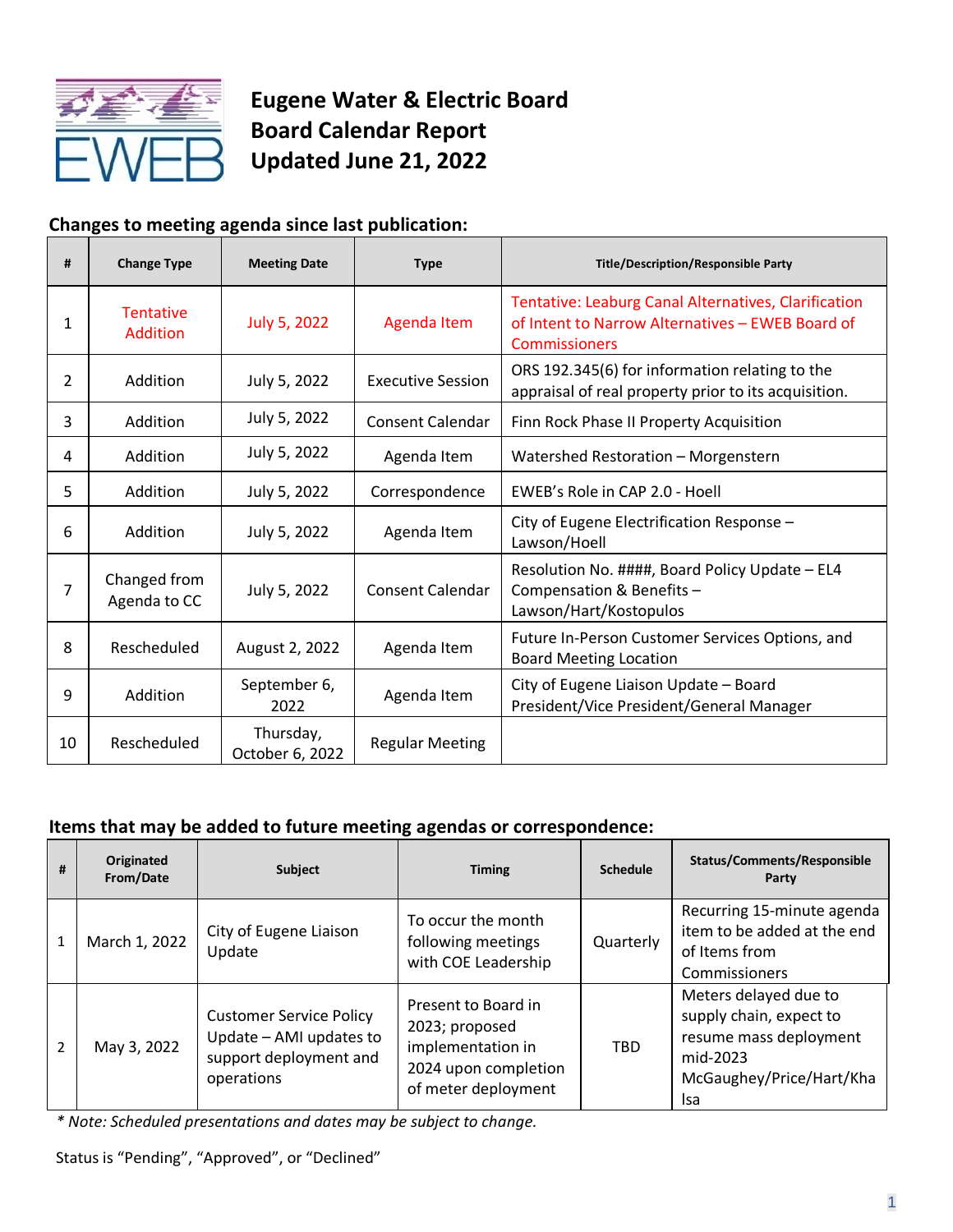Timing refers to the criticality of scheduling, i.e., ASAP, or non-critical.

Regular session to begin at 5:30 p.m. on the first Tuesday of each month, unless that Tuesday falls on or generally conflicts with a national holiday. (EWEB Bylaws Article X., Section 1.)

Allow for a 10-minute break two hours after start time (5-minute break for virtual meetings) 160 minutes available for non-routine regular session and executive session agenda items

Key:

Standard Meeting Date Special Meeting Date Tentative/Hold date for possible 2nd Meeting Event, Webinar, etc. that may be of interest

### **Eugene Water & Electric Board Tentative Future Agendas**

*EWEB Board of Commissioners reserves the right to add, delete or reschedule items as needed, change the order of presentations, and discuss any other business deemed necessary at the time of the regular meeting. EWEB Calendar of Events[: http://www.eweb.org/events](http://www.eweb.org/events)*

### **July 5, 2022**

| <b>Executive Session 4:45 P.M.</b><br>30 minutes                                                                                                                                                                                                                                                                                                                     |             |                  |  |  |
|----------------------------------------------------------------------------------------------------------------------------------------------------------------------------------------------------------------------------------------------------------------------------------------------------------------------------------------------------------------------|-------------|------------------|--|--|
| EWEB Riverfront Property RFP Evaluation Instructions - Pursuant to ORS 192.660(2)(f) to consider information or records<br>that are exempt by law from public inspection; ORS 192.345(2) Trade Secrets for information of potential commercial<br>value to give the user an opportunity for business advantage; and ORS 192.355(1) internal advisory communications. |             |                  |  |  |
| <b>Executive Session 5:15 P.M.</b><br>30 minutes                                                                                                                                                                                                                                                                                                                     |             |                  |  |  |
| Finn Rock Phase II Property Acquisition - Pursuant to ORS 192.660(2)(f) to consider information or records that are exempt<br>by law from public inspection; Pursuant to ORS 192.345(6) information relating to the appraisal of real property prior to<br>its acquisition.                                                                                          |             |                  |  |  |
| Regular Board Meeting - 6:00 P.M.<br>(-35 min. remaining)                                                                                                                                                                                                                                                                                                            |             |                  |  |  |
| <b>ACTION AND GENERAL BUSINESS ITEMS</b>                                                                                                                                                                                                                                                                                                                             | <b>TIME</b> | <b>OBJECTIVE</b> |  |  |
| Tentative: Leaburg Canal Alternatives, Clarification of Intent to Narrow Alternatives - EWEB Board<br>of Commissioners                                                                                                                                                                                                                                               | 15          | <b>Direction</b> |  |  |
| City of Eugene Electrification Response - Lawson/Hoell/Heuser                                                                                                                                                                                                                                                                                                        | 30          | Guidance         |  |  |
| Recurring - Electric & Water Long-Term Financial Plan Update & Upcoming Year (2023) Budget and<br>Capital Improvement Plan Assumptions - Kelley/Price/Hart                                                                                                                                                                                                           | 45          | Direction        |  |  |
| Goal #7: Rate Design Fundamentals/Background - Hart                                                                                                                                                                                                                                                                                                                  | 30          | Information      |  |  |
| Watershed Restoration Program Update - Morgenstern                                                                                                                                                                                                                                                                                                                   | 30          | Information      |  |  |
| <b>CONSENT CALENDAR</b>                                                                                                                                                                                                                                                                                                                                              |             |                  |  |  |

McKenzie River Trust for Finn Rock Phase II Property Acquisition – Kelley/Morgenstern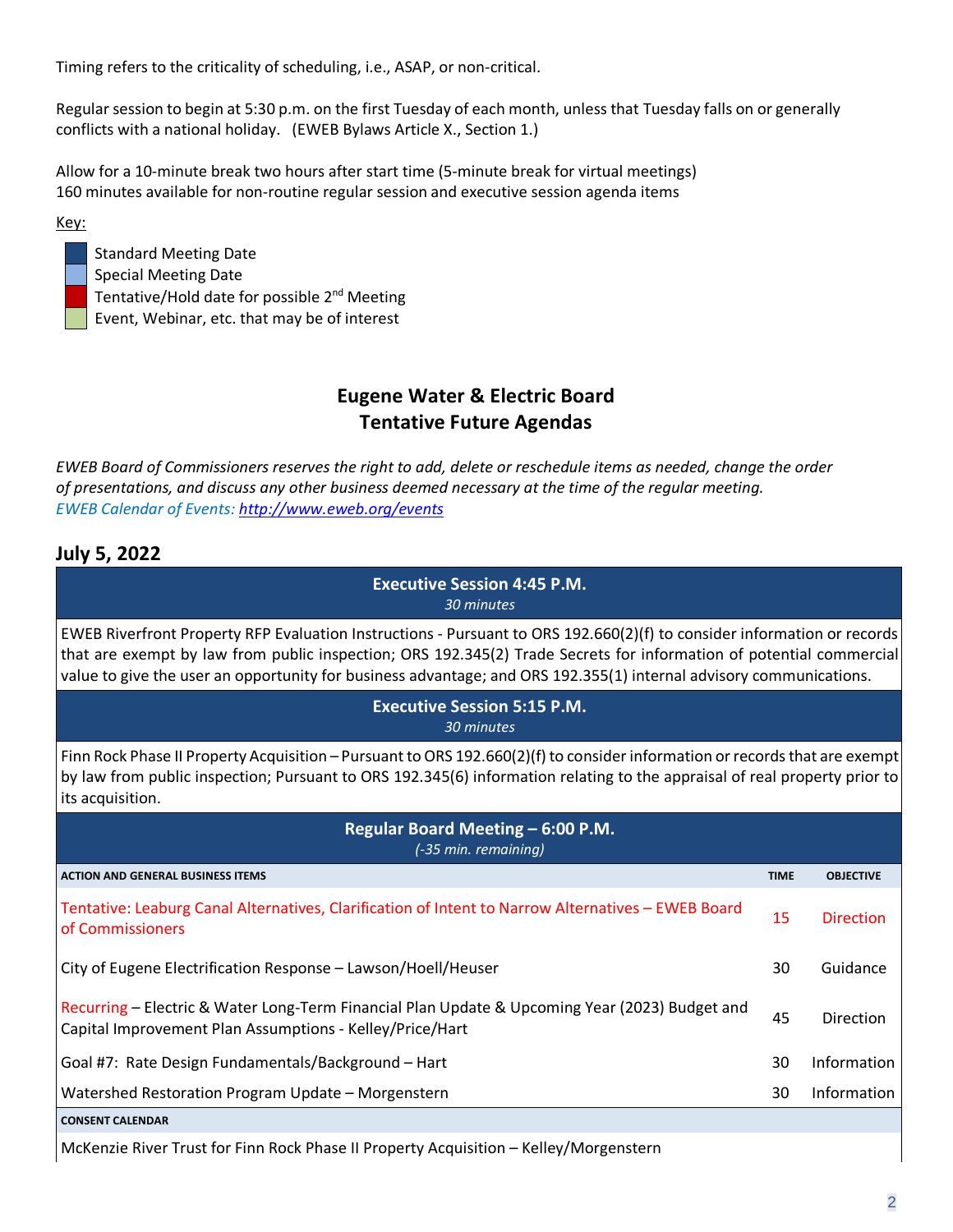| Wildfire Mitigation Plan Compliance Revision - Price/Nice/Parisi                                      |
|-------------------------------------------------------------------------------------------------------|
| Resolution No. 2215, Board Policy Update - EL4 Compensation & Benefits - Lawson/Hart/Kostopulos       |
| Resolution No. 2214, Board Policy Update - GP7 Parliamentary Procedures - Kah/Lawson                  |
| <b>CORRESPONDENCE</b>                                                                                 |
| Recurring – Annual Enterprise Risk Management (ERM) Update (Board Policy SD20) - Hart/Creighton       |
| Recurring - Annual (Existing) Integrated Resource Plan Update - Capper/Schroettnig                    |
| <b>Banking RFP - Hart</b>                                                                             |
| Recurring – Lead & Copper Rule Revisions Compliance Plan – McCullough/Fricke                          |
| DEI Board Policy Development Status - Lawson                                                          |
| EWEB's Role in CAP 2.0 - Hoell                                                                        |
| Board Policy Review/Recommended Update - GP15 New Commissioner Orientation - Kah/Lawson               |
| Recurring - EWEB Environmental Products Annual Update (Greenpower, Cleanpower, etc.) - Wade/McGaughey |

## **July 27, 2022 (Wednesday)**

*(Vice President Carlson unavailable)*

| Work Session - 5:30-7:00 P.M.         |             |                  |
|---------------------------------------|-------------|------------------|
| <b>GENERAL BUSINESS ITEMS</b>         | <b>TIME</b> | <b>OBJECTIVE</b> |
| Integrated Resource Planning Activity | 90          | Information      |

## **August 2, 2022**

| <b>Executive Session 5:30 P.M.</b><br>30 minutes                                                            |             |                   |  |  |  |
|-------------------------------------------------------------------------------------------------------------|-------------|-------------------|--|--|--|
| Regular Board Meeting - 5:45 P.M.<br>(-55 min. remaining)                                                   |             |                   |  |  |  |
| <b>ACTION AND GENERAL BUSINESS ITEMS</b>                                                                    | <b>TIME</b> | <b>OBJECTIVE</b>  |  |  |  |
| Goal #3(a): Leaburg Canal TBL & Strategic Assessment Update                                                 | 30          | Direction         |  |  |  |
| Goal #5: Integrated Resource Planning "Resource Profiles & Performance" - Capper                            | 45          | <b>Discussion</b> |  |  |  |
| DEI Board Policy - Lawson                                                                                   | 30          | Direction         |  |  |  |
| Future In-Person Customer Services Options - McGaughey/Hart/Price -and-<br>Board Meeting Location - Lawson  | 30          | <b>Direction</b>  |  |  |  |
| Goal #4: RFP for EWEB Enterprise Solutions (EES) Information System Provider - Provide<br>"Intent to Award" | 20          | Information       |  |  |  |
| Recurring - Quarterly Operational & Strategic Goals Report for Q2 - Lawson                                  | 30          | Information       |  |  |  |
| <b>CONSENT CALENDAR</b>                                                                                     |             |                   |  |  |  |
| Resolution No. ####, Board Policy Update - GP15 New Commissioner Orientation - Kah/Lawson                   |             |                   |  |  |  |
| <b>CORRESPONDENCE</b>                                                                                       |             |                   |  |  |  |
| Board Policy Review - SD3 Customer Service Policy - Lawson/Kah                                              |             |                   |  |  |  |

HQ Vacate Update – Kelley/Marshall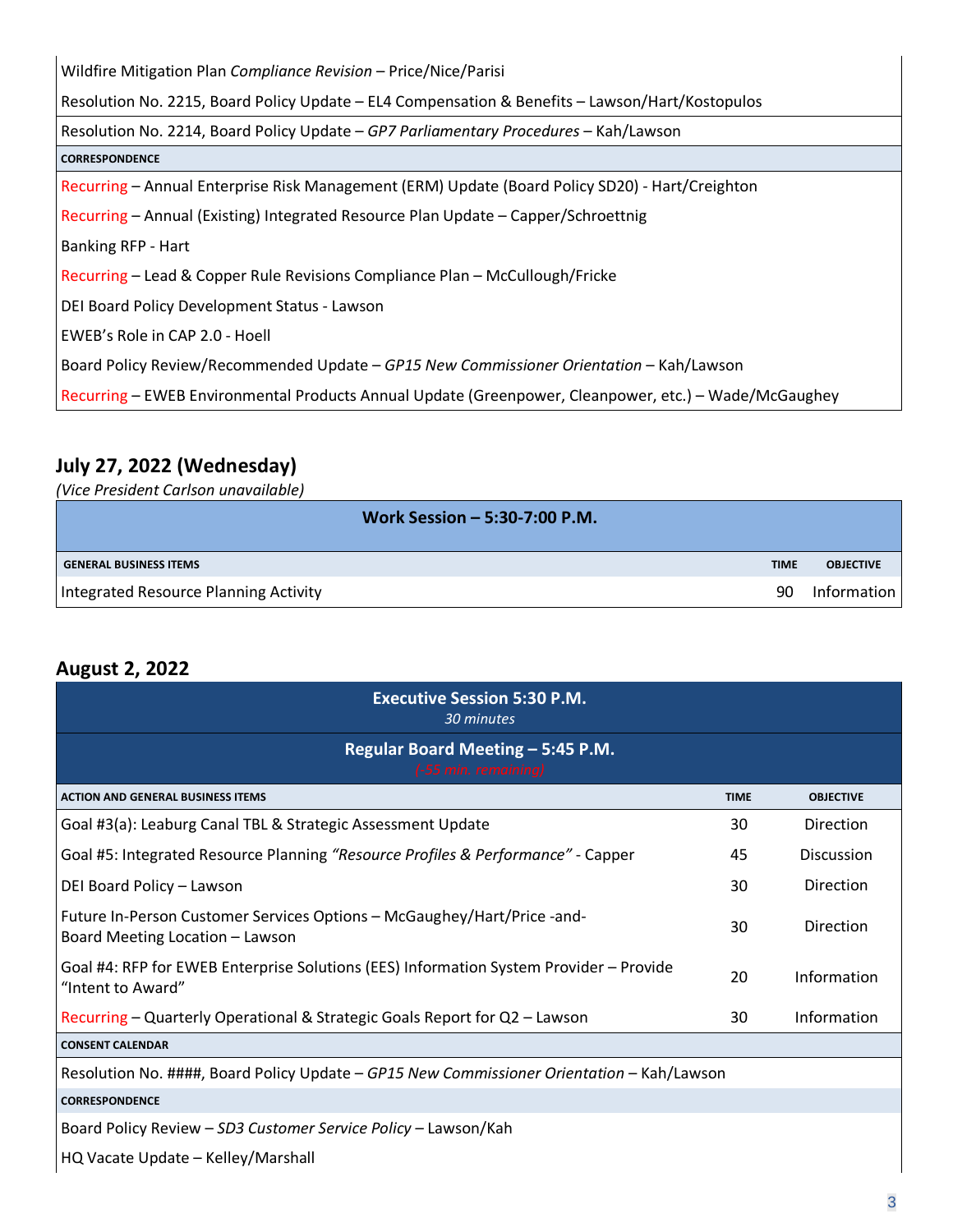### **August 10, 2022 (Wednesday)**

| Board Retreat Dinner - 5:30 P.M. |
|----------------------------------|
| (120 minutes)                    |
| <b>Location TBD</b>              |
|                                  |

#### **August 16, 2022** *- Tentative Recurring if needed*

| Work Session $-5:30$ P.M.     |             |                  |
|-------------------------------|-------------|------------------|
| <b>GENERAL BUSINESS ITEMS</b> | <b>TIME</b> | <b>OBJECTIVE</b> |
| . .                           |             |                  |

#### **September 6, 2022**

| Tentative: Executive Session - 4:45 P.M.<br>(45 minutes)                                                                  |             |                                |  |  |  |
|---------------------------------------------------------------------------------------------------------------------------|-------------|--------------------------------|--|--|--|
| EWEB Riverfront Property RFP – Competitive Range Provided to Board Pursuant to ORS 192.355(4) and ORS<br>192.660(2)(f)    |             |                                |  |  |  |
| Regular Board Meeting - 5:45 P.M.<br>(-10 min. remaining)                                                                 |             |                                |  |  |  |
| <b>ACTION AND GENERAL BUSINESS ITEMS</b>                                                                                  | <b>TIME</b> | <b>OBJECTIVE</b>               |  |  |  |
| City of Eugene Liaison Update - Board President/Vice President/General Manager                                            | 15          | Information                    |  |  |  |
| Recurring - Legislative and Regional Policy Update - Heuser                                                               | 20          | Update                         |  |  |  |
| Goal #8: EWEB Riverfront Property "Competitive Range Proposals" or "Intent to<br>Award" - Lawson/Kah                      | 30          | Discussion/Potential<br>Action |  |  |  |
| Board Policy Review - SD3 Customer Service Policy - Lawson/Kah                                                            | 30          | Direction                      |  |  |  |
| Net Metering Program and Solar Policies - Hart/Price/Lawson                                                               | 30          | <b>Discussion</b>              |  |  |  |
| <b>CONSENT CALENDAR</b>                                                                                                   |             |                                |  |  |  |
| Goal #4 – Approve contract for Enterprise Resource Planning (ERP) Information System Software and Solutions<br>Integrator |             |                                |  |  |  |
| <b>CORRESPONDENCE</b>                                                                                                     |             |                                |  |  |  |
| Recurring - Annual Audit Management Letter Update - CFO/Hart                                                              |             |                                |  |  |  |

## **Thursday, October 6, 2022**

*Tentative:* **Executive Session – 4:45-5:30 P.M.**  *(45 minutes)*

EWEB Riverfront Property – Discussion of Competitive Range Proposals Pursuant to ORS 192.355(4) and ORS 192.660(2)(f)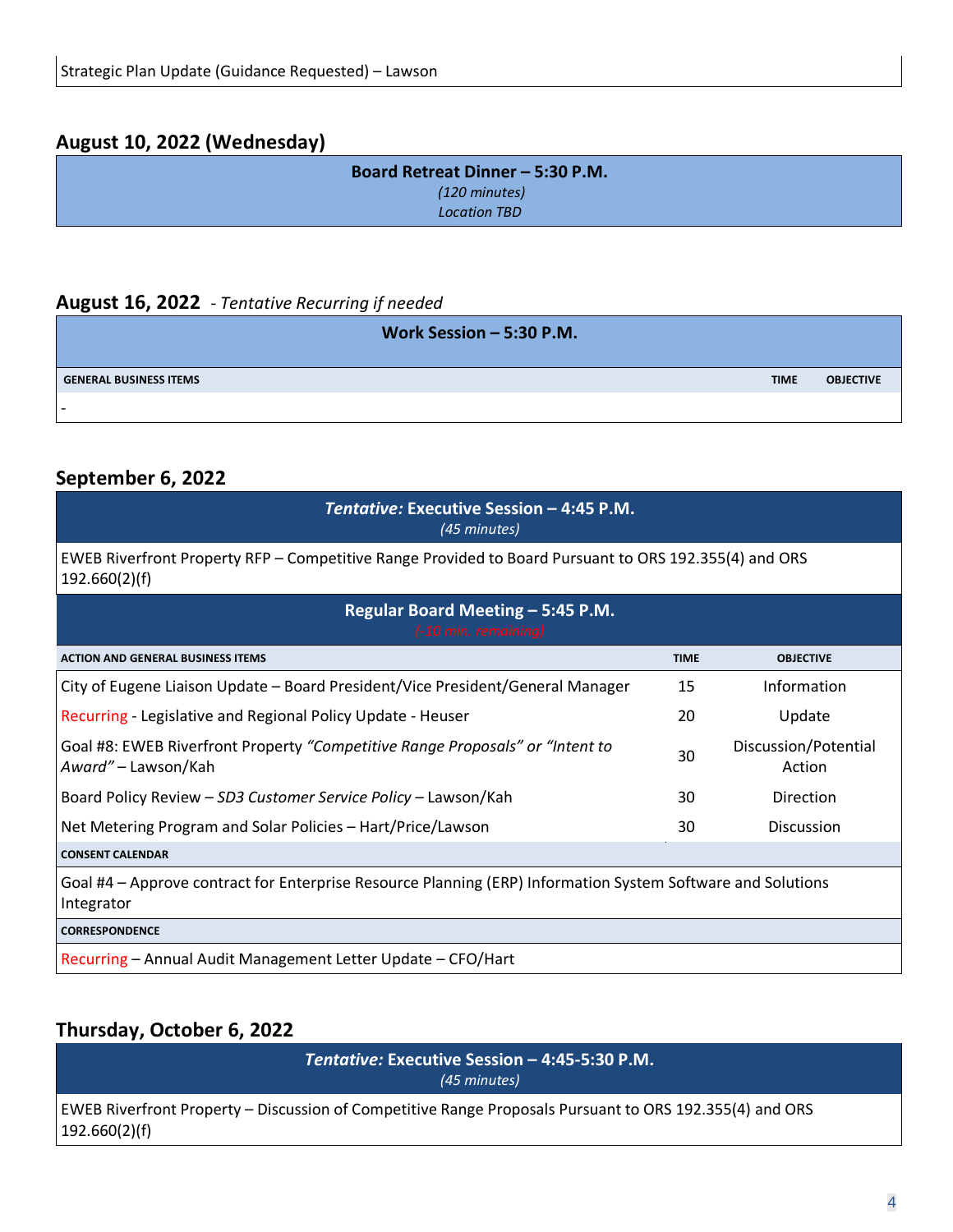| Regular Board Meeting – 5:30 P.M.<br>(-5 min. remaining)                                                           |             |                       |  |  |  |
|--------------------------------------------------------------------------------------------------------------------|-------------|-----------------------|--|--|--|
| <b>ACTION AND GENERAL BUSINESS ITEMS</b>                                                                           | <b>TIME</b> | <b>OBJECTIVE</b>      |  |  |  |
| Recurring – Draft Upcoming-Year (2023) Electric & Water Budgets and Long-Term<br>Financial Plans Update - CFO/Hart | $15 + 15$   | Update/Direction      |  |  |  |
| Recurring – Public Hearing on Upcoming-Year (2023) Budget Assumptions and LTFP –<br><b>Board President</b>         | 10          | <b>Public Hearing</b> |  |  |  |
| Recurring - Annual Dam Safety Update                                                                               | 20          | Update/Direction      |  |  |  |
| Goal #6(a): Willamette River Treatment Plant                                                                       | 30          | Update/Direction      |  |  |  |
| Goal #8: EWEB Riverfront Property "Competitive Range Proposals" or "Intent to Award" –<br>Lawson/Kah               | 30          | Action                |  |  |  |
| <b>CONSENT CALENDAR</b>                                                                                            |             |                       |  |  |  |
| Hilyard Street Transmission Main - Kelley/McCullough                                                               |             |                       |  |  |  |
| Recurring - Resolution No. ####, Annual Investment Policy Review - Hart                                            |             |                       |  |  |  |
| <b>CORRESPONDENCE</b>                                                                                              |             |                       |  |  |  |
| Goal #3(a): Leaburg Canal TBL & Strategic Assessment Draft Report                                                  |             |                       |  |  |  |

## **October 18, 2022**

| Work Session $-5:30$ P.M.                                                                 |             |                                |
|-------------------------------------------------------------------------------------------|-------------|--------------------------------|
| <b>GENERAL BUSINESS ITEMS</b>                                                             | <b>TIME</b> | <b>OBJECTIVE</b>               |
| Tentative - Goal #8: EWEB Headquarters Property "Presentations from Top Proposers"        | 90          | <b>Information</b>             |
| Tentative – Goal #8: EWEB Headquarters Property "Evaluation and Scoring of Presentations" | 30          | Discussion/Potential<br>Action |

## **November 1, 2022**

| Executive Session $-$ 4:45-5:30 P.M.<br>(45 minutes)                                                                               |             |                         |  |  |
|------------------------------------------------------------------------------------------------------------------------------------|-------------|-------------------------|--|--|
| Tentative – Board Review of HQ Proposals (if needed)/Deliberate with GM Regarding Negotiation of Real Property<br>Transactions     |             |                         |  |  |
| Regular Board Meeting - 5:45 P.M.<br>(0 min. remaining)                                                                            |             |                         |  |  |
| <b>ACTION AND GENERAL BUSINESS ITEMS</b>                                                                                           | <b>TIME</b> | <b>OBJECTIVE</b>        |  |  |
| Recurring - Upcoming-Year (2023) Proposed Budgets and Prices - CFO/Hart                                                            | $15+15$     | Update/Direction        |  |  |
| Recurring – Public Hearing on Upcoming-Year (2023) Proposed Budgets and Prices – Board<br>President                                | 10          | <b>Public Hearing</b>   |  |  |
| Recurring – Quarterly Operational & Strategic Goals Report for Q3 – Lawson                                                         | 30          | Information             |  |  |
| Goal #8: EWEB Headquarters Property "RFP Intent to Award and Authorize GM to Negotiate<br>and execute a Purchase & Sale Agreement" | 45          | <b>Potential Action</b> |  |  |
| <b>CONSENT CALENDAR</b>                                                                                                            |             |                         |  |  |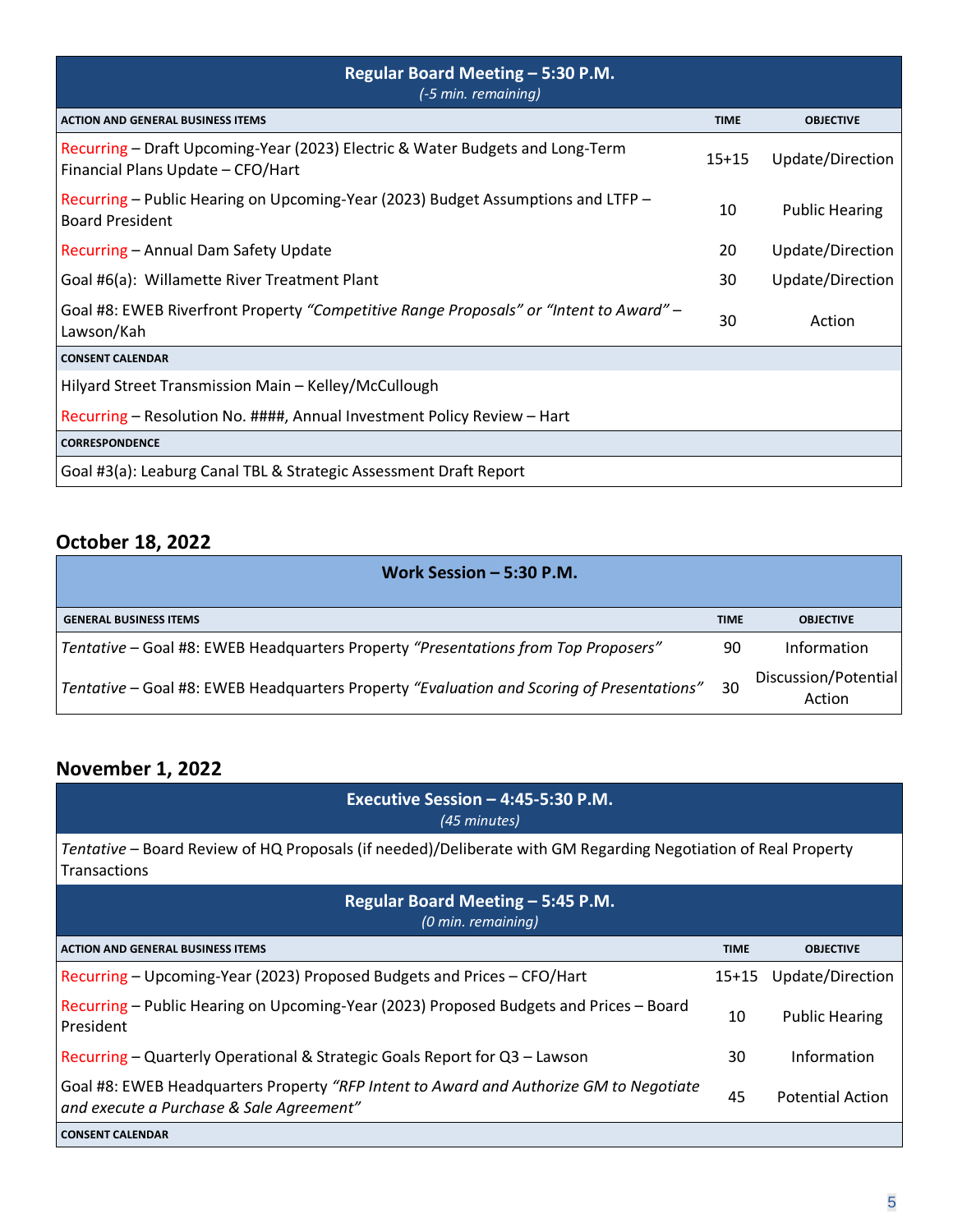Recurring – Resolution No. ####, Trojan Annual Operating Budget – CFO/Hart

#### **CORRESPONDENCE**

Recurring – Process for Annual Board Self-Assessment (Board Policy GP1) – Lawson/Commissioners

Goal #6(b): Electric Master Plan Revision/Update – Kelley/Nice

#### **November 15, 2022**

| Work Session $-6:00$ P.M.                                         |             |                   |
|-------------------------------------------------------------------|-------------|-------------------|
| <b>ACTION AND GENERAL BUSINESS ITEMS</b>                          | <b>TIME</b> | <b>OBJECTIVE</b>  |
| Goal #5: Integrated Resource Planning "Modeling Results" – Capper | 60          | <b>Discussion</b> |

### **December 6, 2022**

| Regular Board Meeting - 5:30 P.M.<br>(-35 min. remaining)                                                                                                                                                                      |             |                               |
|--------------------------------------------------------------------------------------------------------------------------------------------------------------------------------------------------------------------------------|-------------|-------------------------------|
| <b>ACTION AND GENERAL BUSINESS ITEMS</b>                                                                                                                                                                                       | <b>TIME</b> | <b>OBJECTIVE</b>              |
| Recurring – Upcoming-Year (2023) Proposed Budgets and Prices – CFO/Hart                                                                                                                                                        | $15+15$     | Update/Action                 |
| Recurring - Public Hearing on Upcoming-Year (2023) Proposed Budgets and Prices - Board<br>President                                                                                                                            | 10          | <b>Public Hearing</b>         |
| Recurring - Resolution No.####, Upcoming Year State Legislative Agenda (Board Policy<br>GP13) - Lawson/Heuser                                                                                                                  | 20          | Action                        |
| Recurring - Upcoming-Year (2023) Organizational Goals Development - Lawson/Price                                                                                                                                               | 30          | Direction                     |
| Recurring - Annual Board Policy Review (policies changed within one year) - Lawson<br>2022 Roster: SD15 Climate Change Policy, GP7 Parliamentary Procedures, EL4<br>Compensation & Benefits, GP15 New Commissioner Orientation | 30          | Direction                     |
| Goal #3(a): Leaburg Canal TBL & Strategic Assessment Final Findings                                                                                                                                                            | 45          | Direction/Potential<br>Action |
| Goal #8: EWEB Headquarters Property "RFP Intent to Award and Resolution Authorizing GM<br>to Negotiate a PSA"                                                                                                                  | 30          | Action                        |
| <b>CONSENT CALENDAR</b>                                                                                                                                                                                                        |             |                               |
|                                                                                                                                                                                                                                |             |                               |
| <b>CORRESPONDENCE</b>                                                                                                                                                                                                          |             |                               |
| Recurring - Annual Greenhouse Gas Inventory/Report (Board Policy SD15) - Price/Support Services Manager/Rubin                                                                                                                  |             |                               |
| Recurring - Present Year-End (2022) Audit Planning - CFO/Moss Adams Auditors                                                                                                                                                   |             |                               |
| Recurring - Board Officer and Liaison Positions - Lawson/Kah                                                                                                                                                                   |             |                               |
| Goal #5: Integrated Resource Plan - Public Draft (Initiates Public Comment Period)                                                                                                                                             |             |                               |

#### **December 20, 2022** *- Tentative Placeholder if needed*

**Work Session – 5:30 P.M.**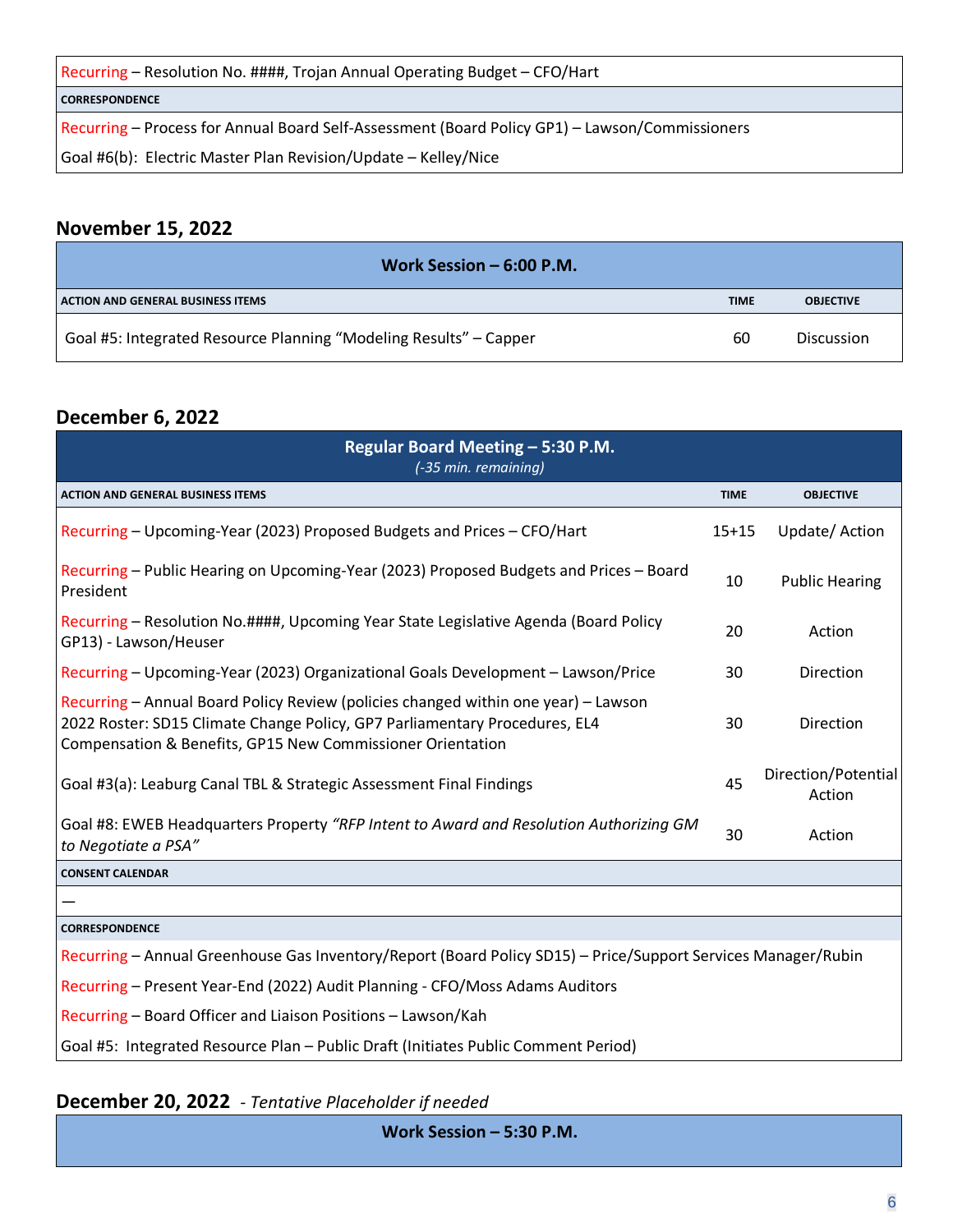-

## **January 3, 2023**

| Regular Board Meeting - 5:30 P.M.<br>(110 min. remaining)                                                      |             |                   |
|----------------------------------------------------------------------------------------------------------------|-------------|-------------------|
| <b>ACTION AND GENERAL BUSINESS ITEMS</b>                                                                       | <b>TIME</b> | <b>OBJECTIVE</b>  |
| Recurring – 2023 Election of Officers – EWEB Board of Commissioners                                            | 10          | Action            |
| Recurring - 2023 Appointment of Board Liaison Assignments & Committees - EWEB Board of<br><b>Commissioners</b> | 10          | Action            |
| Recurring - Proposed 2023 Strategic Goals/Organizational Performance Measures - Lawson                         | 30          | Discussion/Action |
| <b>CONSENT CALENDAR</b>                                                                                        |             |                   |
| Recurring – Ratification of Board Appointed Consultants (EL2) – Hart/Gorsegner                                 |             |                   |
| Placeholder - Resolution No. ####, Annual Appointment of Supplemental Retirement Plan Committee - Hart         |             |                   |
| <b>CORRESPONDENCE</b>                                                                                          |             |                   |
|                                                                                                                |             |                   |

## **February 7, 2023**

| Regular Board Meeting - 5:30 P.M.<br>(130 min. remaining)                                  |             |                  |
|--------------------------------------------------------------------------------------------|-------------|------------------|
| <b>ACTION AND GENERAL BUSINESS ITEMS</b>                                                   | <b>TIME</b> | <b>OBJECTIVE</b> |
| Recurring - EWEB/City of Eugene Joint Initiatives Agenda - Board of Commissioners          | 30          | Action           |
| <b>CONSENT CALENDAR</b>                                                                    |             |                  |
| Recurring – Resolution No. ####, Board Appointments, Committees, Outside Liaisons - Lawson |             |                  |
| <b>CORRESPONDENCE</b>                                                                      |             |                  |
| Placeholder - State Legislative Update - Heuser                                            |             |                  |

## **March 7, 2023**

| Regular Board Meeting - 5:30 P.M.<br>$(115 \text{ min. remaining})$                                                                        |             |                        |
|--------------------------------------------------------------------------------------------------------------------------------------------|-------------|------------------------|
| <b>ACTION AND GENERAL BUSINESS ITEMS</b>                                                                                                   | <b>TIME</b> | <b>OBJECTIVE</b>       |
| Recurring – State of the Utility Address & Prior Year-end Operational & Strategic Goals<br>Report - Lawson                                 | 45          | Information/Discussion |
| <b>CONSENT CALENDAR</b>                                                                                                                    |             |                        |
| Resolution No. ####, EWEB/City of Eugene Joint Initiatives Agenda - Lawson/Kah                                                             |             |                        |
| <b>CORRESPONDENCE</b>                                                                                                                      |             |                        |
| Recurring – State of the Watershed Annual Report (pentachlorophenol plume, illegal camping, watershed monitoring<br>and management topics) |             |                        |
| Placeholder – Second Water Treatment Plant – Annual Situational Update                                                                     |             |                        |
| Recurring – State Legislative Update (Board Policy GP13 & Resolution ####) - Heuser                                                        |             |                        |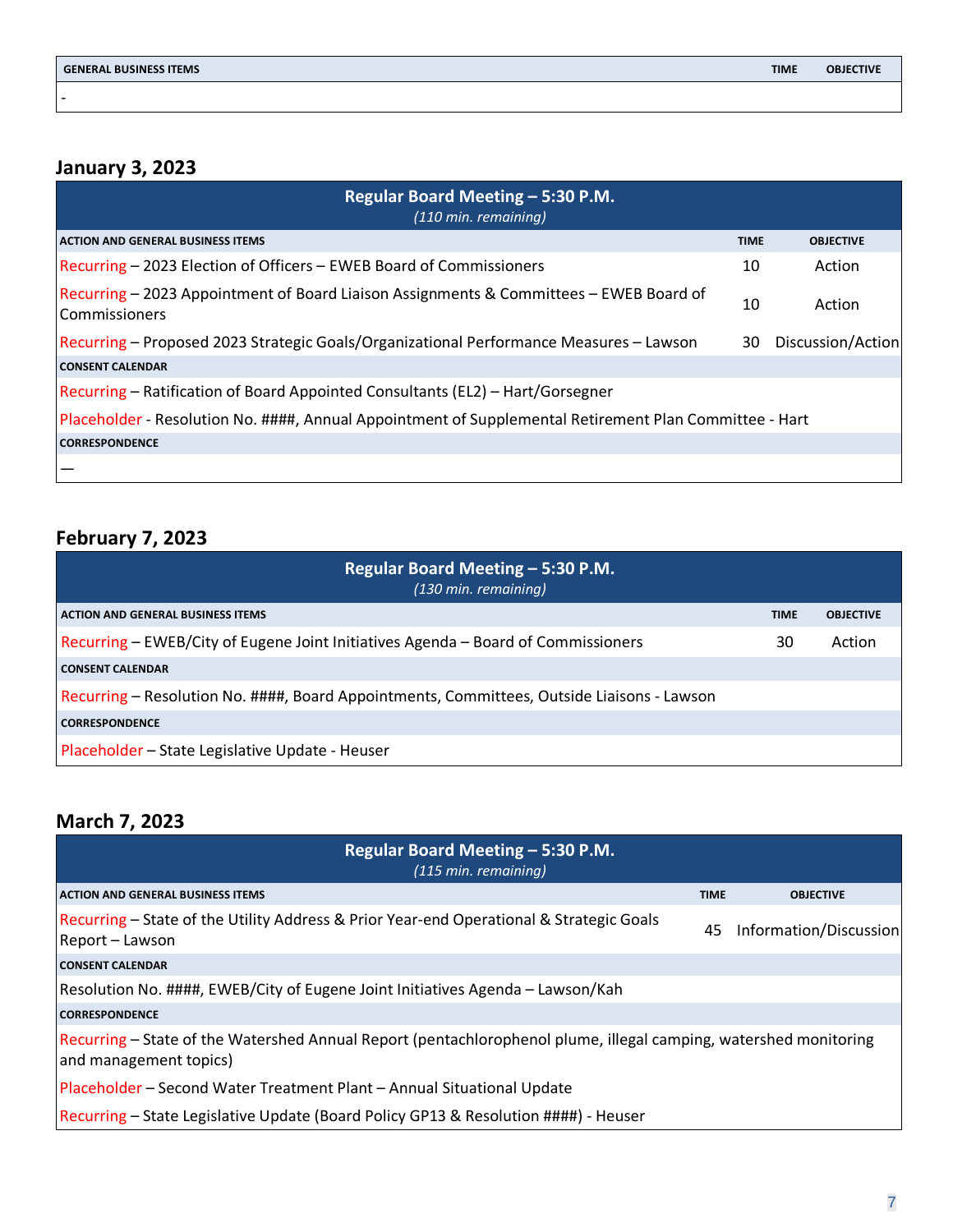### **March 21, 2023 (3rd Tuesday)**

# **Executive Session – TBA**

*(45-60 minutes)*

Recurring – Pursuant to ORS 192.660(2)(i) - to review and evaluate the employment performance of the General Manager

#### **April 4, 2023**

| Regular Board Meeting – 5:30 P.M.<br>(105 min. remaining)                                                                        |             |                                                         |  |
|----------------------------------------------------------------------------------------------------------------------------------|-------------|---------------------------------------------------------|--|
| <b>ACTION AND GENERAL BUSINESS ITEMS</b>                                                                                         | <b>TIME</b> | <b>OBJECTIVE</b>                                        |  |
| Recurring - Prior Year-End (2022) Audited Financial Statements and Management Letter -<br>CFO/Moss Adams                         | 35          | Information                                             |  |
| Recurring - General Manager's Annual Performance Evaluation and Merit Discussion for prior<br>year – EWEB Board of Commissioners | 20          | <b>Discussion</b><br>(Potential<br>Compensation Action) |  |
| <b>CONSENT CALENDAR</b>                                                                                                          |             |                                                         |  |
| Annual Price Adjustment for Dark Fiber Lease Pricing - Price/Atkinson/Lowen                                                      |             |                                                         |  |
| <b>CORRESPONDENCE</b>                                                                                                            |             |                                                         |  |
| Recurring – Annual Power Market & Trading Operations Update - Capper                                                             |             |                                                         |  |
| Recurring – Annual Report on Power Trading Compliance (Board Policy SD8) - Hart/Rue                                              |             |                                                         |  |
| Recurring – State Legislative Update (Board Policy GP13 & Resolution ####) – Heuser                                              |             |                                                         |  |

#### **April ##, 2023**

**Reminder: Annual Statement of Economic Interest Filing due April ##** For more information see the Oregon Government Ethics Commission webpage a[t www.oregon.gov/ogec.](file://ewebnetwork.net/data/team/Board/www.oregon.gov/ogec)

#### **May 2, 2023**

| Regular Board Meeting - 5:30 P.M.<br>(10 min. remaining)                                                       |             |                   |
|----------------------------------------------------------------------------------------------------------------|-------------|-------------------|
| <b>ACTION AND GENERAL BUSINESS ITEMS</b>                                                                       | <b>TIME</b> | <b>OBJECTIVE</b>  |
| Recurring - Wildfire Mitigation Compliance Plan - Parisi/Nice/Price                                            | 30          | Action            |
| Recurring - Annual Capital Project Update - Kelley                                                             | 30          | Information       |
| Recurring – Annual Reserve Fund Status and Transfers/Use of Reserves – Hart                                    | 30          | <b>Direction</b>  |
| Recurring – Quarterly Strategic & Operational Report for Q1 – Lawson                                           | 30          | Information       |
| Recurring - Annual Strategic Plan Review - Lawson                                                              | 30          | <b>Discussion</b> |
| Recurring – Upriver Meeting Follow-Up Discussion – Commissioners                                               | 20          | <b>Discussion</b> |
| <b>CONSENT CALENDAR</b>                                                                                        |             |                   |
| Recurring – Annual Price Adjustment for Joint Use Fees (Effective June $1st$ ) – Kelley/Breckenridge           |             |                   |
| <b>CORRESPONDENCE</b>                                                                                          |             |                   |
| Desimine Annual Hadets Walton ille Desiget Operation Designe Q. Diver Flow Fergeset for Hagensing Currented L. |             |                   |

Recurring – Annual Update Walterville Project Operating Regime & River Flow Forecast for Upcoming Summer (per Record of Decision, Signed January 10, 2018, by GM Lawson)